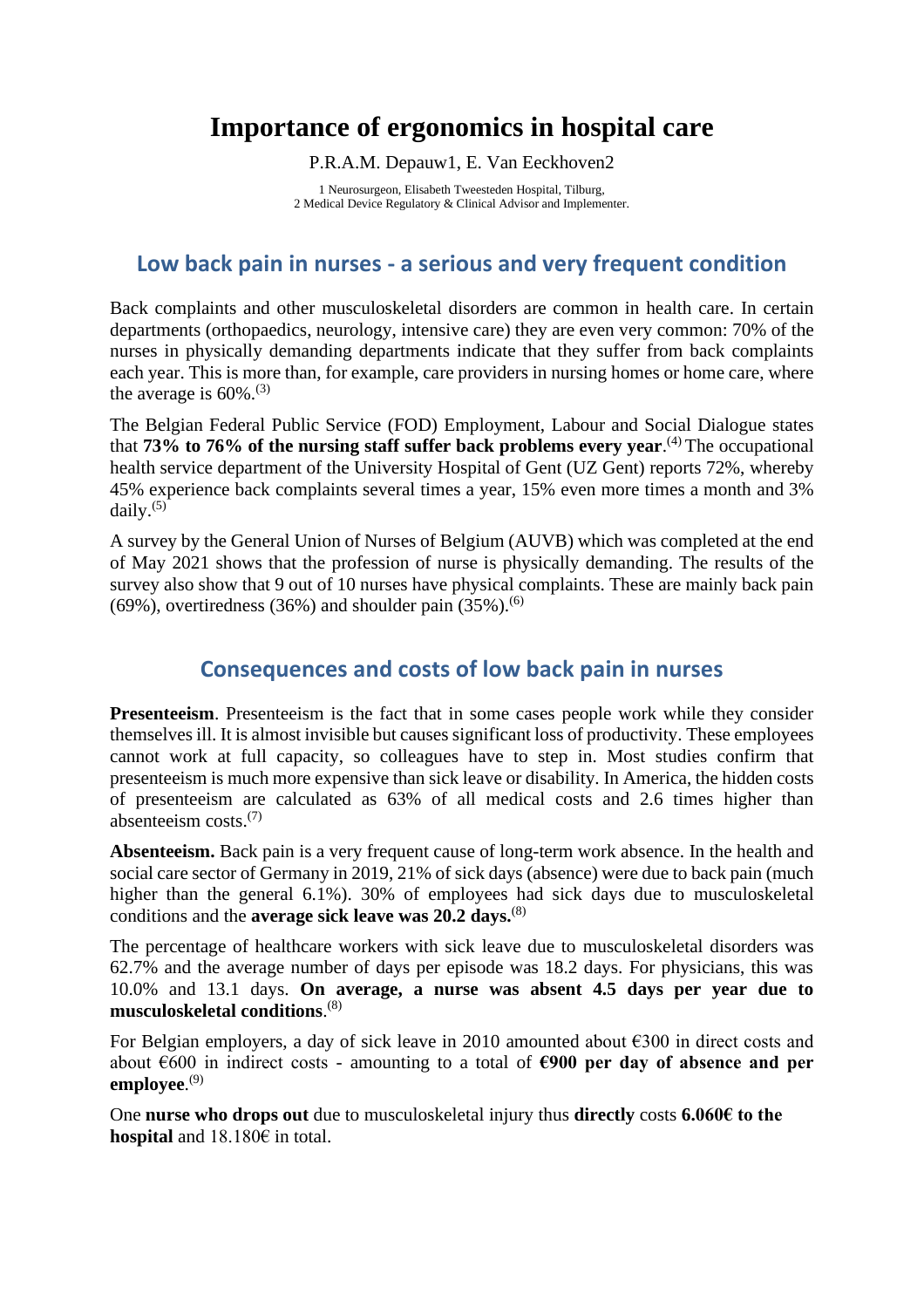Calculation of absenteeism cost due to musculoskeletal disorders per hospital annually  $=$ [# nurses] \* 4.5 *[days per year]* \* 900€ *[per day of absence]*

Calculation of presenteeism costs due to musculoskeletal disorder = [absenteeism costs]  $* 2.6$ 

### **Causes of lower back pain in nurses**

The two biggest factors leading to complaints and absenteeism due to physical load among employees in care-related jobs: **lifting/carrying loads heavier than 10-12 kg and working in a position where the trunk** is **bent more than 30-45 degrees**. The state-of-the-art research, carried out in preparation for the Working Conditions Agreement, shows that both risk factors occur frequently and simultaneously among employees in hospitals.<sup>(10)</sup>



A nurse turning a patient from one side to the other experiences the following load on the low back: Patient 50kg - load on low back of nurse 501 kg Patient 75kg - load on nurse low back 657 kg Patient 100kg - load on nurse low back 848 kg Patient 150kg - load on low back of nurse 1,012 kg

Nurses often have to work in positions with very high loads on the lower back. Turning a patient from one side to the other quickly can result in a load on the lower back from 500 kg to over  $1,000 \text{ kg.}^{(10)}$ 

In the study by Dekker et al. (2007), 85% of health care personnel at University Medical Centers in the Netherlands indicated that large forces are exerted. Unfavourable postures were mentioned by 60% of personnel providing care, and almost half of them stated that they had to 'lift or carry more than 25 kg'.<sup>(11)</sup>

Excessive back strain is a recognised risk factor for lower back pain and nurses should lift no more than 23kg. This maximum lifting weight of 23kg is derived from the NIOSH method. As a measure of back strain this method measures the intradiscal pressure (pressure on the intervertebral discs). This pressure may not exceed 3400N (9). That corresponds to **lifting 23 kg**. That is an acceptable strain on the back for 99 % of **men**. However, 77% of nurses are women. If 99 % of **women** should be able to work in a back-saving way, **17 kg is a maximum lifting weight**. (12)

An additional problem is that overuse of the intervertebral disc often goes unnoticed until it is too late. Characteristics that support a relationship between work and low back pain include a specific work-related injury that accelerates the onset of symptoms, symptoms that are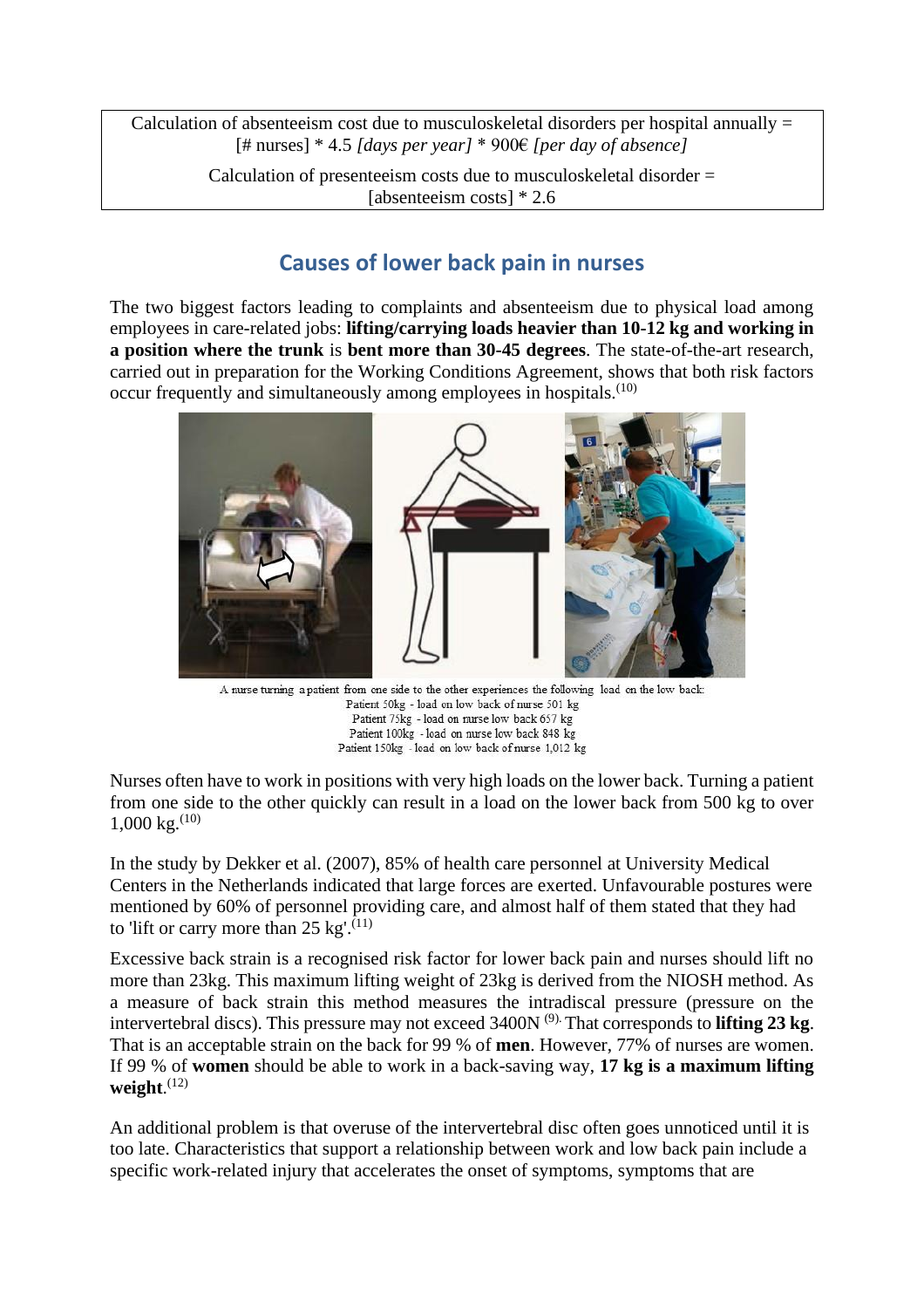temporally related to specific work activities (in duration and/or scope) and that have been epidemiologically linked to back disorders. As an example, an epidemiological review found an association between certain activities (e.g., manual handling of materials, frequent bending and twisting, heavy physical work) and back disorders $(13)$ .

#### **Cost-effectiveness of means to reduce physical labour**

As calculated in the second paragraph, a nurse who drops out of the workforce due to back pain generates 6.000€ in **direct costs** for the hospital for sick leave alone. So, **each investment in products or techniques that can prevent 1 drop-out due to lower back pain, is costeffective when it costs 6.000€ or less.** 

No single product or technique will solve all back problems, but an adequate source approach is cost-efficient. International research has shown that a **source-based approach (resources that reduce physical labour)** is the most effective approach for the work risk of physical load in care. After a somewhat longer period of time, the source approach also led to a decrease in the absenteeism that is associated with the complaints. A long-term follow-up showed that the decrease had also continued.

Jansen and Burdorf (2001) calculated that for stressful care situations, the number of employees absent due to back complaints would be **28%** lower when exposure to physical load decreases from regular lifting to very occasional lifting or carrying of loads heavier than 10 kg. In addition, the number of employees who are absent due to back complaints would be **34% lower**  when only very limited bending of the posture is required.<sup> $(3)$ </sup>

| Calculation of savings from aids that reduce physical labour $=$ |  |  |  |  |  |  |
|------------------------------------------------------------------|--|--|--|--|--|--|
| [absenteeism costs] $* 28\%$                                     |  |  |  |  |  |  |
|                                                                  |  |  |  |  |  |  |
| [presenteeism costs] $* 28\%$                                    |  |  |  |  |  |  |

Relevant calculations have also come from the United Kingdom: a hospital would need to spend between 0.2% and 0.3% of its budget on implementing a 'no lifting' policy (or source-based approach), including resources, instructions, and reservations for maintenance. Documentation from various British hospitals, submitted to the Royal College of Nursing (the UK's main trade union for healthcare professionals), shows that **absenteeism and the number of people disabled halved in three years** and that savings of £400,000 per annum were not uncommon for the larger trusts. $(3)$ 

Finally, there are the costs of someone who becomes completely unable to work due to back pain. Each person who is not incapacitated for work or who returns to work in the Netherlands would save 133,000  $\epsilon$  to 214,000  $\epsilon$  (KPMG, 2001). Such amounts can be used to finance a physical load prevention programme based on source policy.(3)

## **Utility of means of reducing physical labour**

In addition, there are non-financial reasons to invest in ergonomic devices. In Belgium, nursing is now the main bottleneck profession.  $(14)$  Offering an attractive job that is not physically overburdening in order to attract good care providers and not to see experience leave may be an important spearhead in the personnel policy.

In 2003, a Working Conditions Covenant for Hospitals was published in the Netherlands: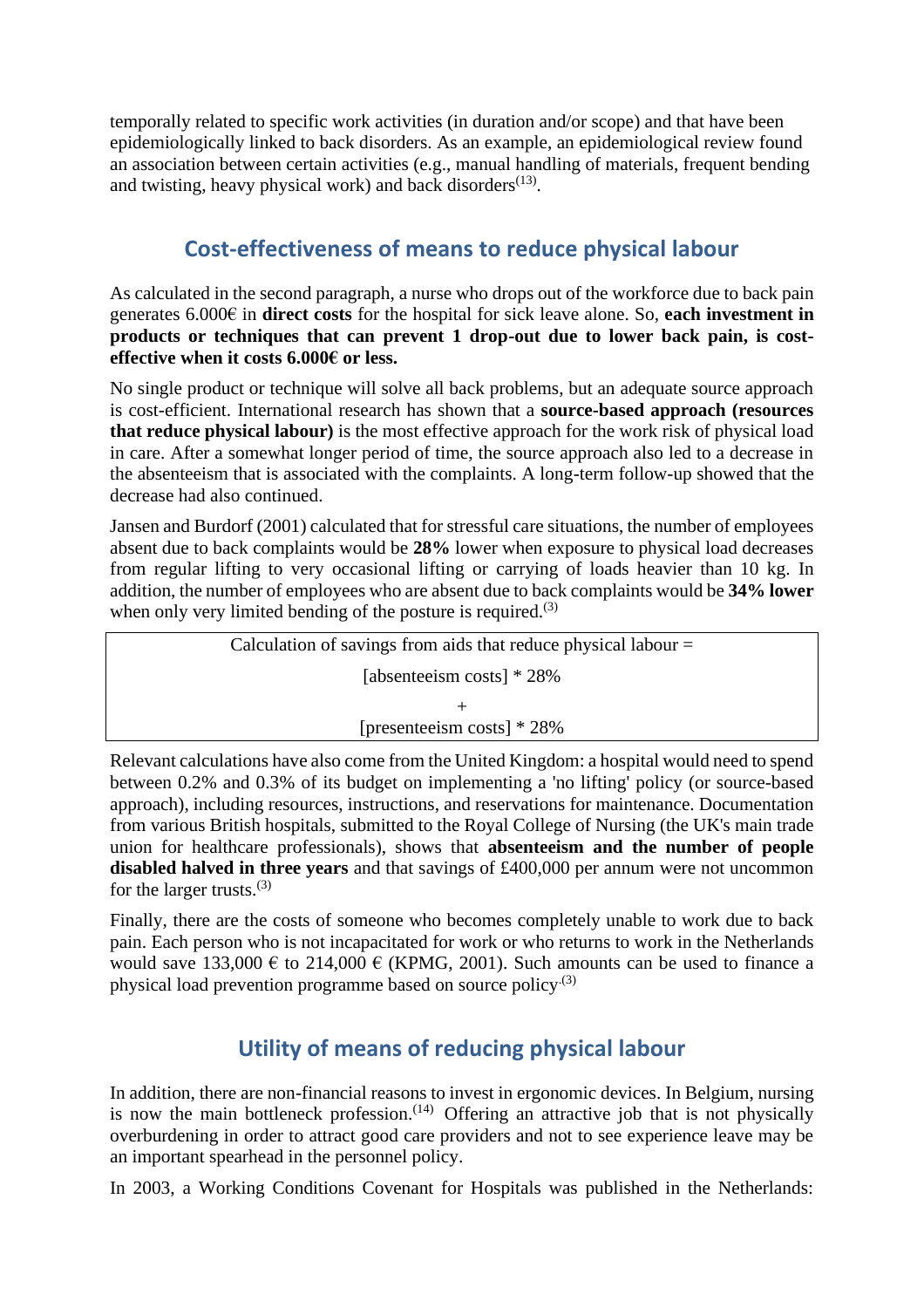"Better Work Package". With this covenant, the government and the social partners in the hospital sector wanted to encourage institutions to tackle adverse working conditions<sup>(3)</sup> and drew up the following 10-point list of goals:

- **1. Decline in back pain (prevalence)**
- **2. Reduction of absenteeism**
- **3. Reduction in disability**. This is said to be related to the confidence one has in returning to work in the knowledge that one is not immediately overburdened again.
- **4. Preventing personal injury claims**. More and more employees are holding their employers responsible for musculoskeletal complaints resulting from inadequate protective equipment.
- **5. Less fatigue at the end of the day**. This in itself is an important effect in a situation where the pressure of work is high, and the attractiveness of the profession needs attention. The increasing desire to work part time is also related to the physical strength of the profession. This 'fatigue aspect' is particularly relevant for nurses following pregnancy, during the period with small children and for older nurses (50+).
- **6. Improvement of reintegration/work return possibilities**. Around 80% of people with long-term back pain can resume work or resume work much faster if the work itself is within safe health limits. Early intervention strategies reduced the costs of absence and duration of absence for nurses with back pain by 23% and 43% respectively. The key is to retain experienced nurses, even if they can be less physically strong.
- **7. Greater chance of continuing to work with pleasure in old age.** The current rapid ageing of nursing staff means that these employees are more vulnerable when it comes to the physical load they can handle, but it is important that they also remain active 'at the bedside' in view of the increasing ageing population. It is known from Sweden that this is possible, as long as the load remains structurally within health-related limits. In Sweden, nurses work considerably longer in executive positions.
- **8. Image of the profession.** Well trained and working optimally with professional and highquality material can make a positive contribution to this.
- **9. Fewer actions per nurse required: faster work.** Nurses with good aids are not only under less physical strain, but also have to carry out fewer actions, which saves time. Timeconsuming and stressful actions are avoided.
- **10. More time available per nurse.** 'Lifting together' by two or more nurses was until recently considered one of the better ways of limiting physical load. However, this appears to be hardly the case based on research. The opposite may even apply, as the number of lifting actions mainly determines the risk of developing back complaints. If lifting activities are shared, so that in fact one lifting activity counts for both nurses, the risk of back complaints will increase for both. A source approach, in which the action is taken over by an aid, is advantageous for both. In addition, this makes the action more efficient, which is also relevant. After all, nurses often ask a colleague for assistance with 'lifting', which means that work routines have to be interrupted, which in turn wastes time. If one person can work properly with an aid (sling, hoist, lifting cushion), this will in principle save time.

#### **Legislation, standards, and guidelines**

In Belgium in 1993 the legislature imposed obligations on the employer, in the Royal Decree on the manual handling of loads, in order to prevent the risk of injuries caused by the manual handling of loads.<sup>(15)</sup> According to the welfare law, the employer is obliged to promote the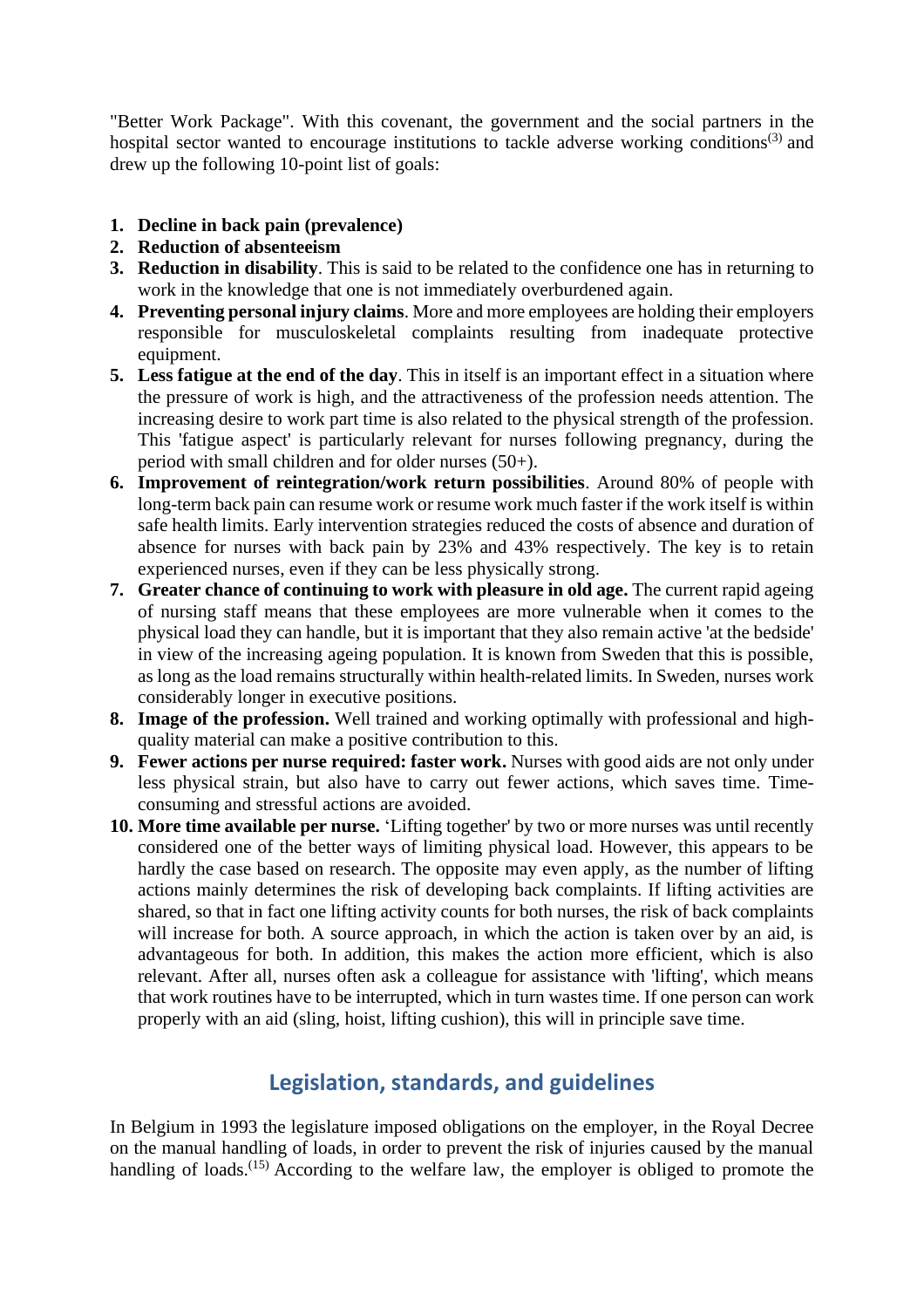welfare of the employees in the execution of their work (Law of 4 August 1996 concerning the welfare of employees in the execution of their work, BS 18/9/1996). The employer must ensure that the work is adapted to the physical capabilities of the person and that **excessive professional physical and mental fatigue** is prevented.<sup>(16)</sup>

A parliamentary question was asked in the Chamber about the fact that Belgian legislation apparently does not stipulate a maximum weight that workers can lift manually. It is indeed the case that Belgian legislation does not lay down a maximum weight. The Royal Decree of 12 August 1993 on the manual handling of loads does state that it may not be too heavy. The employer must determine, after risk analysis and possibly with the help of the occupational health service or doctor, what is too heavy and what the maximum limit is. For the construction industry, there is a collective labour agreement of 4 October 2001 (made binding by the Royal Decree of 5 March 2006) which states that 25 kg is the limit for pre-packaged materials.<sup>(17)</sup>

The European standard EN 1005 and international standards ISO 11228 and ISO-TR 12296 also use 25kg as the maximum lifting weight, in ideal circumstances and at a limited frequency.

The risk screening per ISO 11228-1 includes the screening of five questions:

1) Are loads of 25 kg or more lifted by one person or loads of 42 kg or more lifted by two persons?

2) Are loads between 3 and 25kg lifted more than 10 times (per shift)?

3) Are loads lifted, that are laying at 175cm or higher, heavier than 3kg?

4) Are loads lifted, that are 63cm or further (forward distance) from the worker, heavier than 3kg?

5) Are there loads heavier than 3kg with a size larger than 60 x 40 x 35cm (B x W x H)?

If the answer to any of these questions is 'YES', then: 1) the risk of manual handling should be assigned; 2) the specific solution-oriented risk assessment should be carried out. Many nurses can answer 4 of the above questions positively for their daily activities.

In the risk analysis, the employer cannot, of course, disregard international **reference standards and guidelines**:

The following decision tree was published by Waters and colleagues in 2011 and is recommended by AORN for transferring and lifting a patient<sup>(18):</sup> patients under 73 lbs (33 kg) can be transferred with two or three nurses. With higher weights this should be at least 3 or 4 nurses and a mechanical transfer-assist device should be used.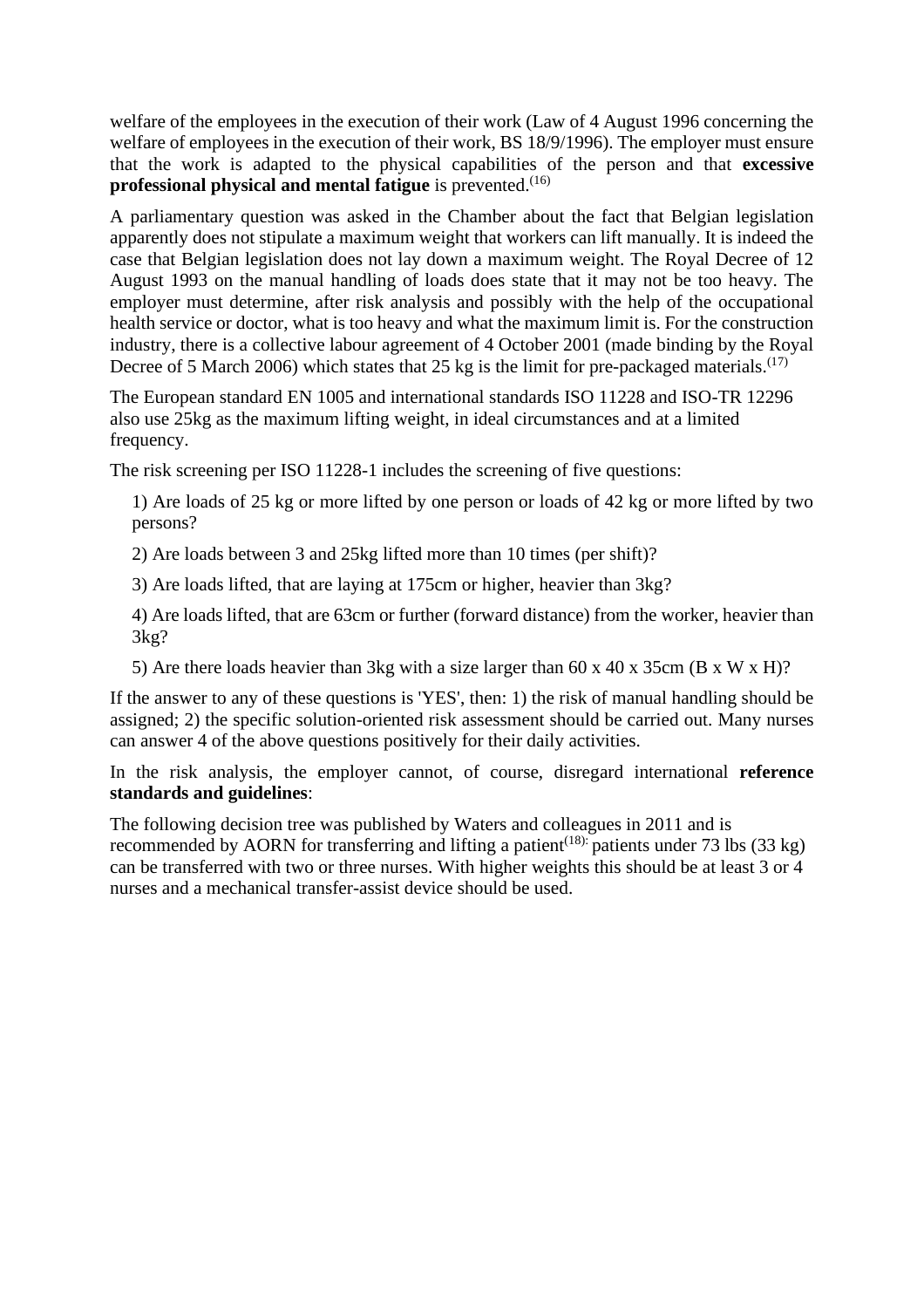

In 2005, the Belgian Federal Public Service (FOD) Employment, Labour and Social Dialogue published a document entitled "The back: an expensive construction. Prevention of back pain in the construction industry".<sup>(19)</sup> The objective was to create an educational tool that complements the training of monitors in the prevention of back pain in the construction company. The initiative was subsidized by the European Social Fund (ESF) and the FOD. The illustration below gives an idea of the strain on the lower back when lifting in a stooped position. The most common posture and acts in healthcare lies somewhere between figure B and D (half stretched arms and slightly bent torso) and is **harmful from 15-25kg** according to this guideline.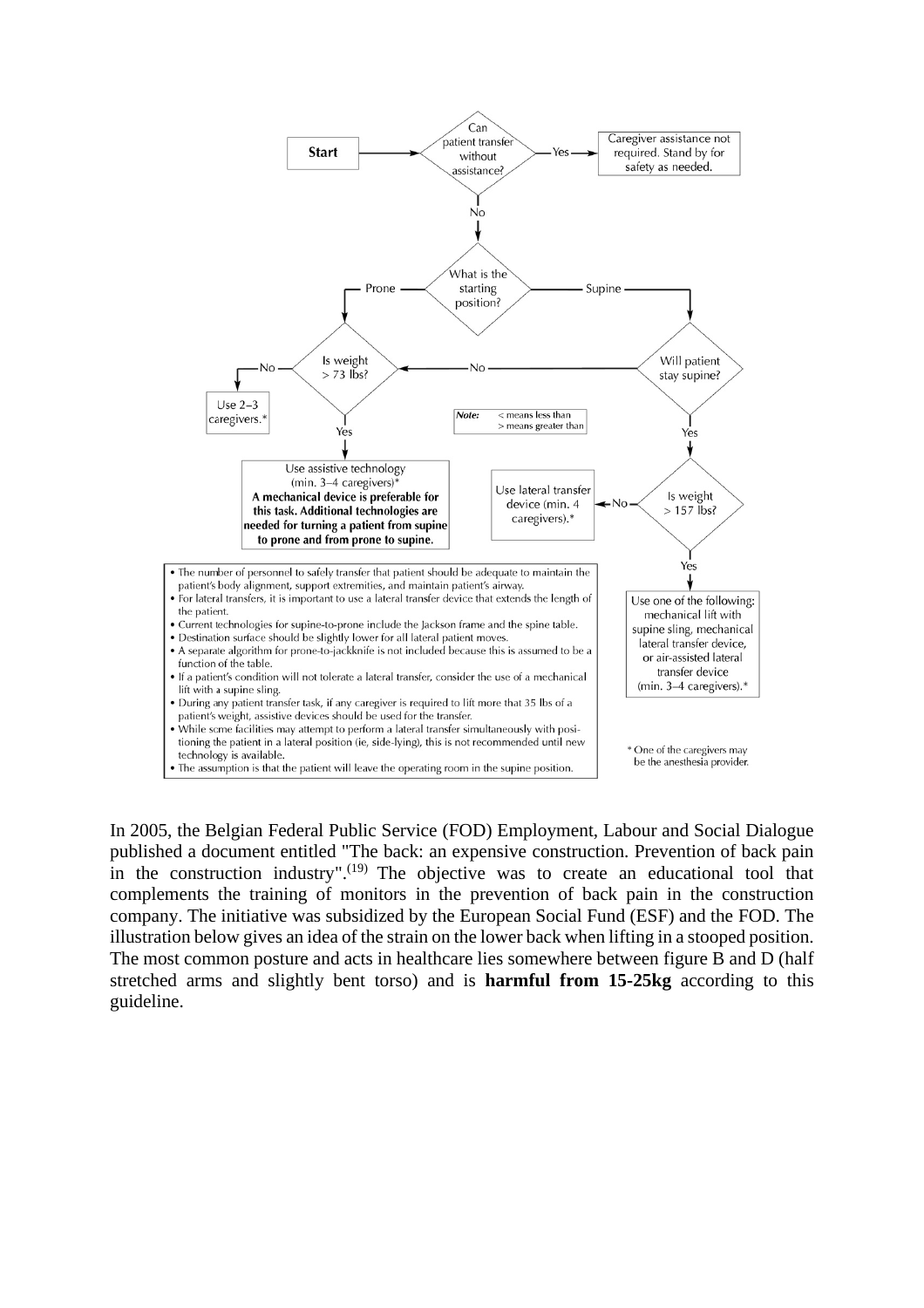| Pressure (approximate) on the lower lumbar<br>intervertebral disc for someone weighing | Weight of load (in kg) |     |       |     |     |
|----------------------------------------------------------------------------------------|------------------------|-----|-------|-----|-----|
| $75\text{kg}$                                                                          | $\mathbf{0}$           | 10  | 15    | 25  | 50  |
| Hull vertical and load against hull (Fig. A)                                           | 50                     | 110 | 140   | 200 | 350 |
| Hull vertical and load with arms half<br>extended $(Fig. B)$                           | 50                     | 160 | 215   | 325 | 600 |
| Hull vertical and load with arms extended<br>(Fig. C)                                  | 50                     | 210 | 290   | 375 | 850 |
| 45° torso bent forward (round back)<br>(Fig. D)                                        | 250                    | 335 | 375   | 460 | 675 |
| 90° torso bent forward (round back)<br>(Fig. E)                                        | 300                    | 435 | 502,5 | 635 | 975 |

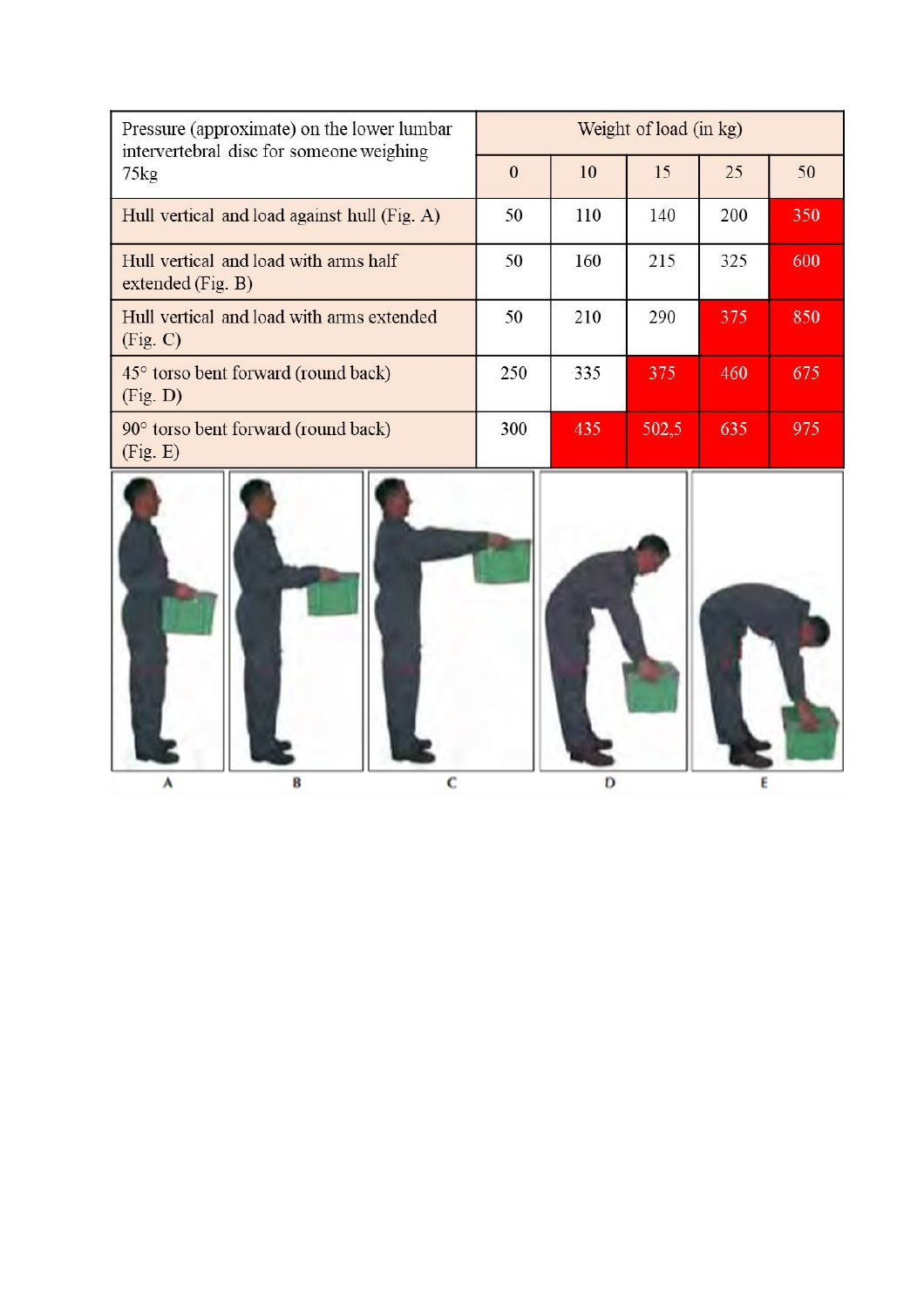#### **References**

- (1) Dr. P.R.A.M. Depauw: Neurosurgeon, Elisabeth Tweesteden Hospital, Tilburg,
- (2) E. Van Eeckhoven: Medical Device Regulatory & Clinical Advisor and Implementer.
- (3) *"Better!"* Beter!; Sectorfondsen Zorg en Welzijn, Utrecht in opdracht van sociale partners in de ziekenhuisbranche en de ministeries van VWS en SZW; 2003/2 [\(https://www.betermetarbo.nl/fileadmin/betermetarbo/downloads/Fysieke\\_belasting/Werkpakke](https://www.betermetarbo.nl/fileadmin/betermetarbo/downloads/Fysieke_belasting/Werkpakket_Beter_Fysieke_belasting.pdf) [t\\_Beter\\_Fysieke\\_belasting.pdf\)](https://www.betermetarbo.nl/fileadmin/betermetarbo/downloads/Fysieke_belasting/Werkpakket_Beter_Fysieke_belasting.pdf)
- *(4) "Guide to the prevention of musculoskeletal disorders at work."* Gids voor de preventie van musculoskeletale aandoeningen op het werk. FOD Werkgelegenheid, Arbeid en Sociaal Overleg [\(https://werk.belgie.be/sites/default/files/nl/modules\\_pages/publicaties/document/prevdos\\_prevr](https://werk.belgie.be/sites/default/files/nl/modules_pages/publicaties/document/prevdos_prevrug/ziekenhuizen.pdf) [ug/ziekenhuizen.pdf\)](https://werk.belgie.be/sites/default/files/nl/modules_pages/publicaties/document/prevdos_prevrug/ziekenhuizen.pdf)
- (5) *"Strategy and implementation ergonomics. Prevention of complaints of the muscular system in the healthcare sector"* Strategie en implementatie ergonomie. Preventie van klachten van het bewegingsstelsel in de zorgsector - DECONINCK HEIDI Ergonoom – Preventiedienst Manutentieteam UZG (10/10/2019). [\(https://verv.be/\\_files/200000583-](https://verv.be/_files/200000583-7d5ed7d5ef/Strategie%20en%20implementatie%20ergonomiebeleid.pdf) [7d5ed7d5ef/Strategie%20en%20implementatie%20ergonomiebeleid.pdf\)](https://verv.be/_files/200000583-7d5ed7d5ef/Strategie%20en%20implementatie%20ergonomiebeleid.pdf)
- (6) [https://www.despecialist.eu/nl/nieuws/medisch-nieuws/patienten-worden-mondiger-volgens](https://www.despecialist.eu/nl/nieuws/medisch-nieuws/patienten-worden-mondiger-volgens-verpleegkundigen.html)[verpleegkundigen.html](https://www.despecialist.eu/nl/nieuws/medisch-nieuws/patienten-worden-mondiger-volgens-verpleegkundigen.html)
- (7) Presenteeism: At Work-But Out of It (Paul Hemp, Harvard Business Review Oct 2004) https://hbr.org/2004/10/presenteeism-at-work-but-out-of-it
- (8) Krankheitsbedingte Fehlzeiten in der deutschen Wirtschaft im Jahr 2019; Markus Meyer, Stefanie Wiegand und Antje Schenkel. [\(https://www.wido.de/fileadmin/Dateien/Dokumente/Publikationen\\_Produkte/Buchreihen/Fehlz](https://www.wido.de/fileadmin/Dateien/Dokumente/Publikationen_Produkte/Buchreihen/Fehlzeitenreport/wido_pra_fzr_2020_krankheitsbedingte_fehlzeiten.pdf) [eitenreport/wido\\_pra\\_fzr\\_2020\\_krankheitsbedingte\\_fehlzeiten.pdf\)](https://www.wido.de/fileadmin/Dateien/Dokumente/Publikationen_Produkte/Buchreihen/Fehlzeitenreport/wido_pra_fzr_2020_krankheitsbedingte_fehlzeiten.pdf)
- (9) *"Guide to the prevention of musculoskeletal disorders at work."* Gids voor de preventie van musculoskeletale aandoeningen op het werk. FOD werkgelegenheid, Arbeid en Sociaal overleg. [https://werk.belgie.be/sites/default/files/nl/modules\\_pages/publicaties/document/prevdos\\_prevr](https://werk.belgie.be/sites/default/files/nl/modules_pages/publicaties/document/prevdos_prevrug/gidsmsawerk.pdf) [ug/gidsmsawerk.pdf](https://werk.belgie.be/sites/default/files/nl/modules_pages/publicaties/document/prevdos_prevrug/gidsmsawerk.pdf)
- (10) [The Elephant in the Room: Huge Rates of Nursing and Healthcare Worker Injury.](https://www.nursingald.com/articles/8237-the-elephant-in-the-room-huge-rates-of-nursing-and-healthcare-worker-injury) Ala Nurse. 2010 Sep-Nov;37(3):1, 6-7.
- (11) *"The great danger of care – Overview of occupational risks and measures for nurses and care givers"* Het grote gevaar van de zorg - [Overzicht van arbeidsrisico's van en maatregelen voor](https://publications.tno.nl/publication/34612052/bt41zH/douwes-2008-grote.pdf) [verpleegkundigen en verzorgenden.](https://publications.tno.nl/publication/34612052/bt41zH/douwes-2008-grote.pdf) TNO-rapport R08-509 | 031.12977
- (12) Waters TR, Putz-Anderson V, Garg A, Fine LJ (1993) [Revised NIOSH equation for the design](https://www.researchgate.net/publication/14859018_Revised_NIOSH_Equation_for_the_design_and_evaluation_of_manual_lifting_tasks)  [and evaluation of manual lifting tasks.](https://www.researchgate.net/publication/14859018_Revised_NIOSH_Equation_for_the_design_and_evaluation_of_manual_lifting_tasks) Ergonomics 36, 749-76.
- (13) Panel on Musculoskeletal Disorders and the Workplace, Commission on Behavioral and Social Sciences and Education, National Research Council. Musculoskeletal Disorders and the Workplace: Low Back and Upper Extremities. National Academy Press, Washington, DC 2001. <http://www.nap.edu/read/10032/chapter/1>
- (14) Knelpuntberoepen in Vlaanderen 2021, VDAB [\(https://www.vdab.be/sites/web/files/doc/trends/Knelpuntberoepen%202021.pdf \)](https://www.vdab.be/sites/web/files/doc/trends/Knelpuntberoepen%202021.pdf).
- (15) *"Practical guide: Manual handling of loads"* Praktijkgids: Manueel hanteren van lasten; Co-Prev. http://coprev.axoni.be/file?fle=5269&ssn=
- (16) *"Belgian knowledge centre on well-being at work."* BeSWIC - Belgisch kenniscentrum over welzijn op het werk. [https://werk.belgie.be/nl/themas/welzijn-op-het-werk/algemene-beginselen/toelichting-over-de](https://werk.belgie.be/nl/themas/welzijn-op-het-werk/algemene-beginselen/toelichting-over-de-welzijnswet)[welzijnswet](https://werk.belgie.be/nl/themas/welzijn-op-het-werk/algemene-beginselen/toelichting-over-de-welzijnswet)
- (17) [www.mensura.be/nl/klantenzone/nieuws/tillen-van-lasten-wat-is-het-maximaal-tilgewicht](http://www.mensura.be/nl/klantenzone/nieuws/tillen-van-lasten-wat-is-het-maximaal-tilgewicht)